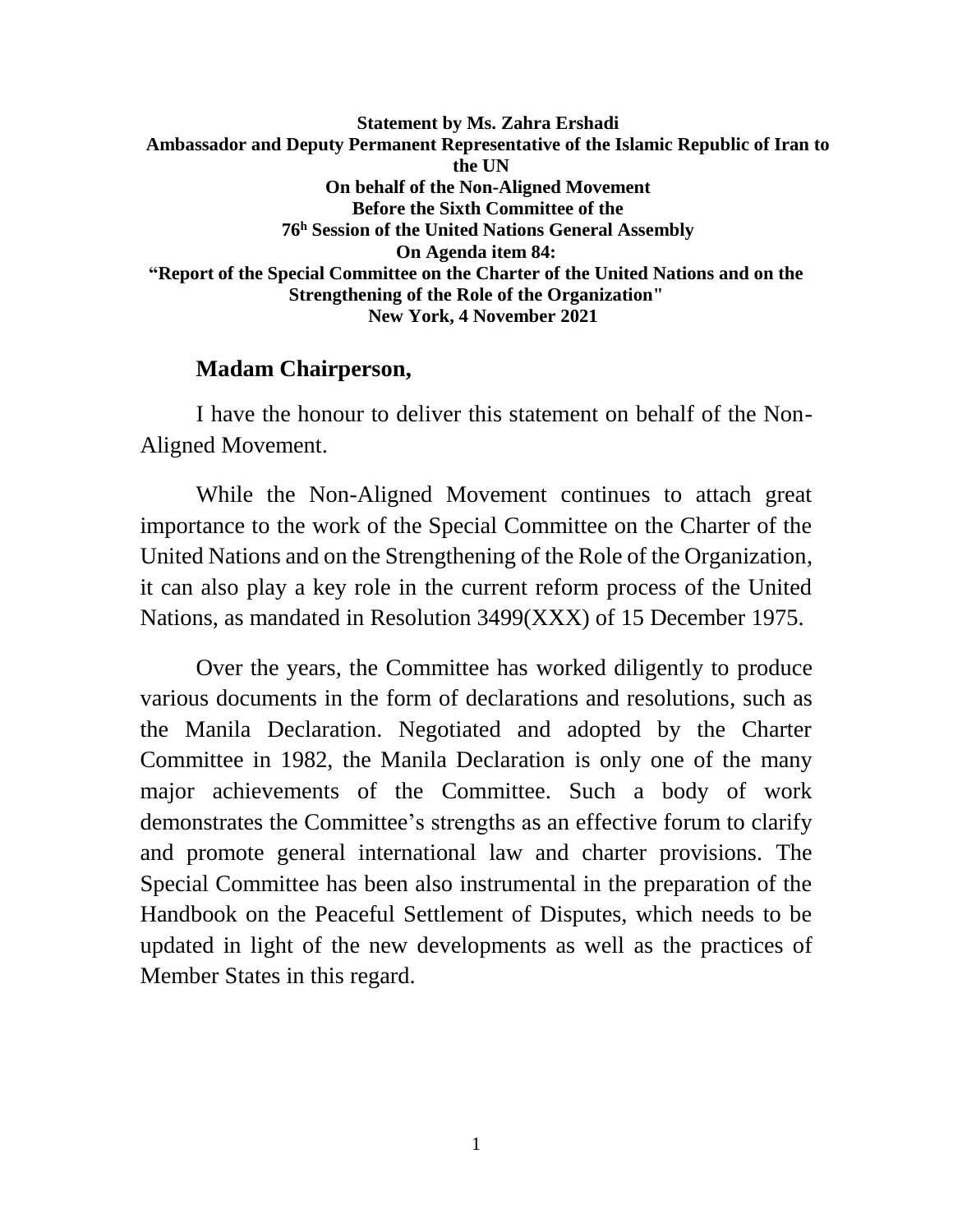The Non-Aligned Movement is of the view that the United Nations is a central and indispensable forum dedicated to addressing issues relating to international cooperation, economic development and social progress, peace and security, human rights and the rule of law based on dialogue, cooperation and consensus-building among States. In this context, the Movement attaches great importance to the strengthening of the role of the United Nations and recognizes the efforts taken to develop its full potential.

The Non-Aligned Movement also reiterates its concern over the continuing encroachment by the Security Council on the functions and powers of the General Assembly and those of the Economic and Social Council through addressing issues which fall within the competence of the latter organs, and the attempts to enter areas of norm-setting and establishing definitions which fall within the purview of the General Assembly.

The Non-Aligned Movement reaffirms that the reform of the Organization should be carried out in accordance with the principles and procedures established by the Charter of the United Nations while preserving the legal framework of this constitutional instrument. For this purpose, the Special Committee on the Charter of the United Nations and on the Strengthening of the Role of the organization can contribute to the examination of the legal matters in this process.

## **Madam Chairperson,**

The Charter Committee provides an opportunity for Member States to hear from the UN Secretariat regarding all aspects of the Introduction and implementation of sanctions imposed by the United Nations, in accordance with the guidelines contained in the Annex to General Assembly resolution 64/115 of 16 December 2009.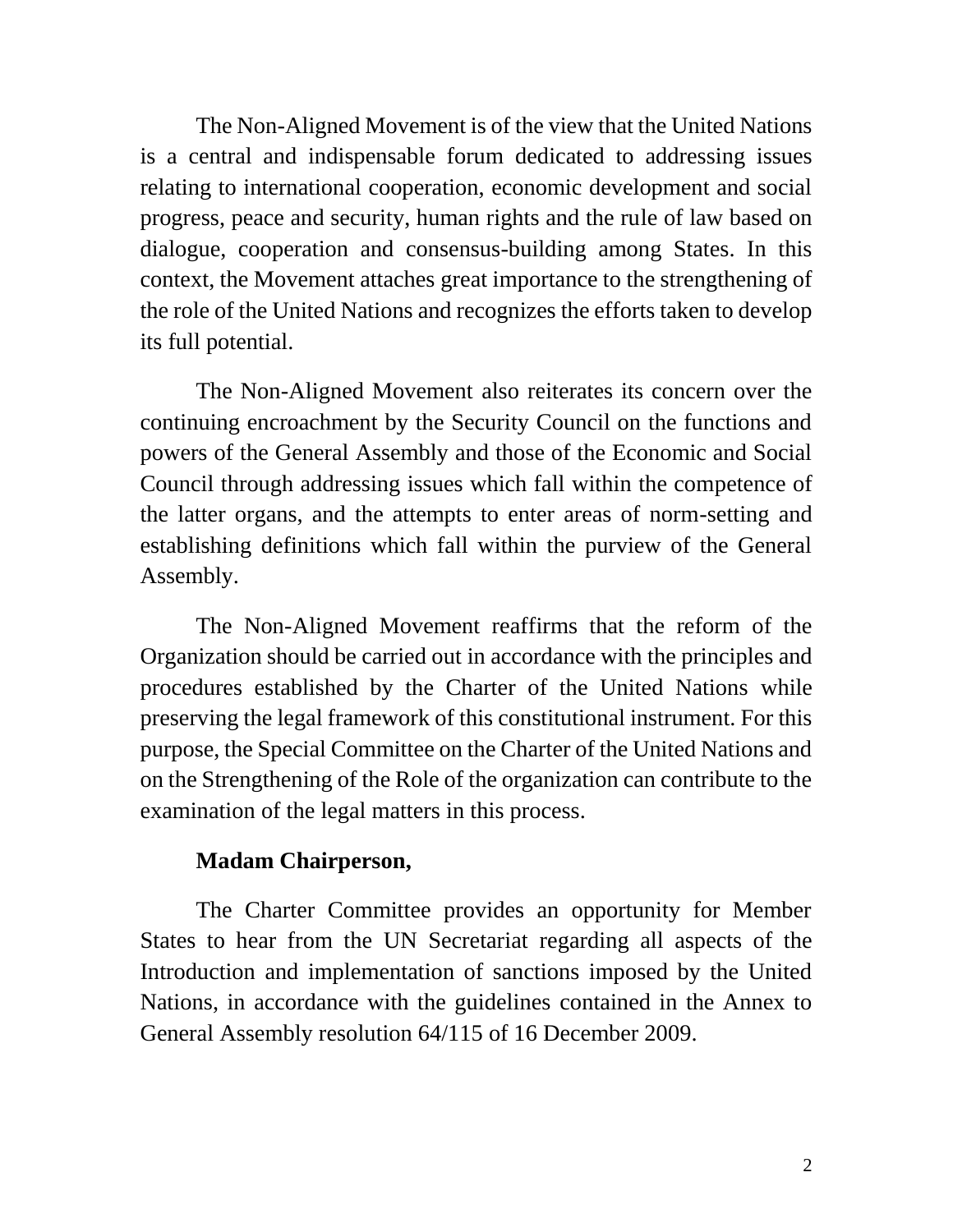It is important to note that this document is the product of the Charter Committee and provides a comprehensive as well as balanced approach to the issue of UN sanctions. As such, we expect that the briefing by the Secretariat will preserve such a balanced approach. In particular, we are interested in hearing more about the perceived objective assessments of the short-term and long-term socio-economic and humanitarian consequences of sanctions by the Security Council's Sanction Committees, including the methodology used for the assessment of the humanitarian implications of sanctions. We also expect the information on the humanitarian consequences of the introduction and implementation of sanctions to be presented, including those which that have a bearing on the basic living conditions of the civilian population of the target State, on its socio-economic development and on third States which have suffered or may suffer as a result of their implementation. We also call on the UN Secretariat to develop its capacity on the proper assessment of the unintended side effects of sanctions imposed by the Security Council. We note that the capacity of the Secretariat has not been sufficiently developed in the past in order to adequately and fully assess the short-term as well as longterm socio-economic and humanitarian consequences of UN sanctions. In this regard, there is a dire need to enhance the expertise and capacity of the UN Secretariat in order to enable its ability to properly assess the unintended consequences of the UN sanctions on civilian populations.

The Security Council's imposed sanctions still remain an issue of serious concern to the Member Countries of the Non-Aligned Movement. It is the Movement's view that the imposition of sanctions should be considered as a last resort. Furthermore, targeted sanctions may be imposed only when there exists a threat to international peace and security or an act of aggression, in accordance with the Charter. They are not applicable as a preventive measure in any and all instances of violation of international law, norms or standards.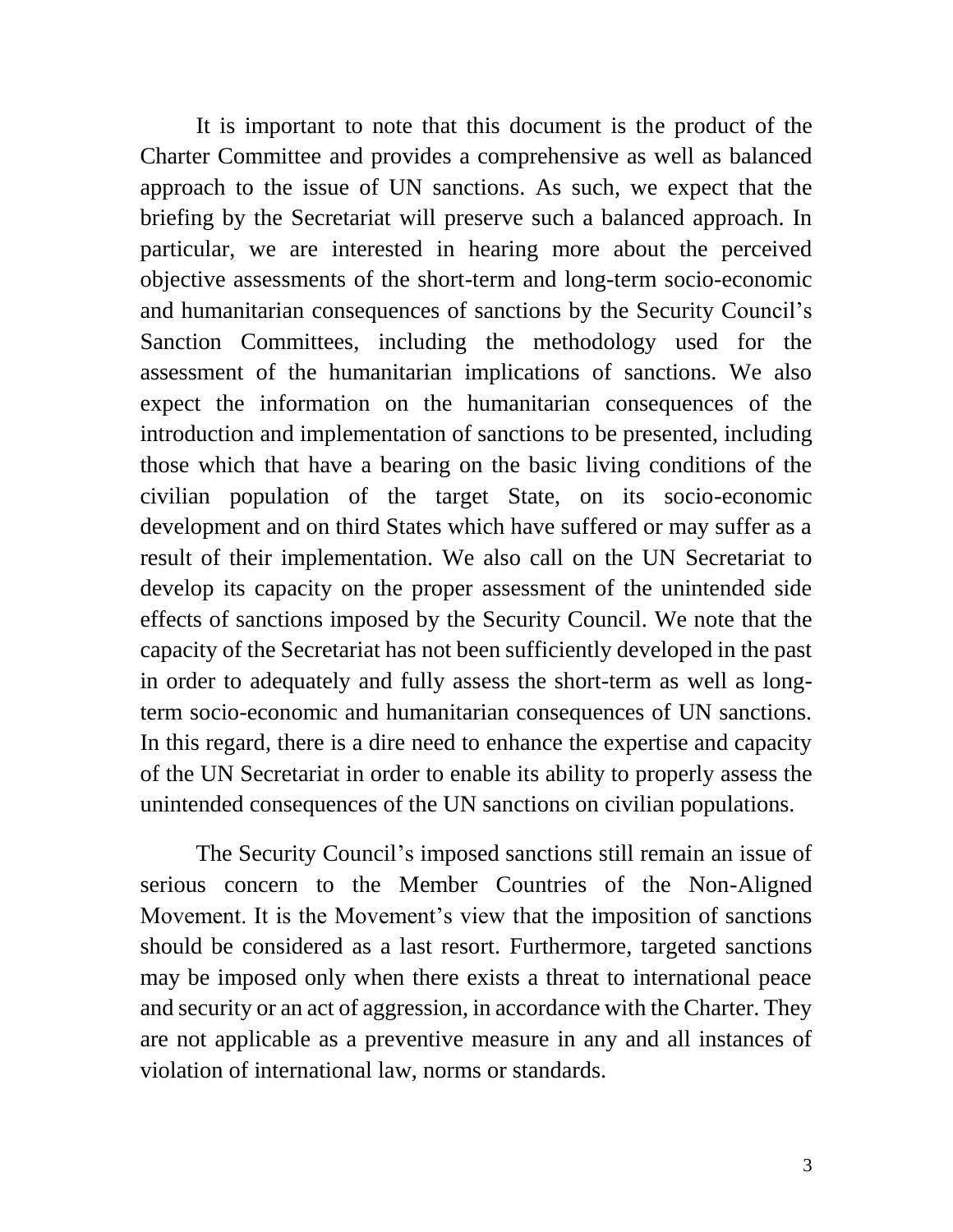Sanctions are blunt instruments, the use of which raises fundamental ethical questions as to whether the suffering inflicted on vulnerable groups in the target country is a legitimate means of exerting political pressure. The objectives of sanctions are not to punish or otherwise exact retribution on the populace.

Sanctions regimes should avoid triggering unintended consequences in the target State or third States which may lead to violations of human rights and fundamental freedoms. They should also avoid hindering humanitarian assistance from reaching the civilian population.

In this regard, the objectives of sanctions regimes should be clearly defined based on tenable legal grounds, and their imposition should be for a specified timeframe. Lastly, such sanctions should be lifted as soon as the objectives are achieved. The conditions demanded of the State or party on which sanctions are imposed should also be distinctly outlined and be subject to monitoring its impacts and periodic review.

The Movement also expresses its deep concern regarding the imposition of laws and other forms of coercive economic measures against developing countries, including unilateral sanctions, which violate the Charter of the United Nations and undermine international law as well as the rules of the World Trade Organization. Furthermore, the Movement calls on countries that have imposed unilateral sanctions to put an end to such sanctions immediately.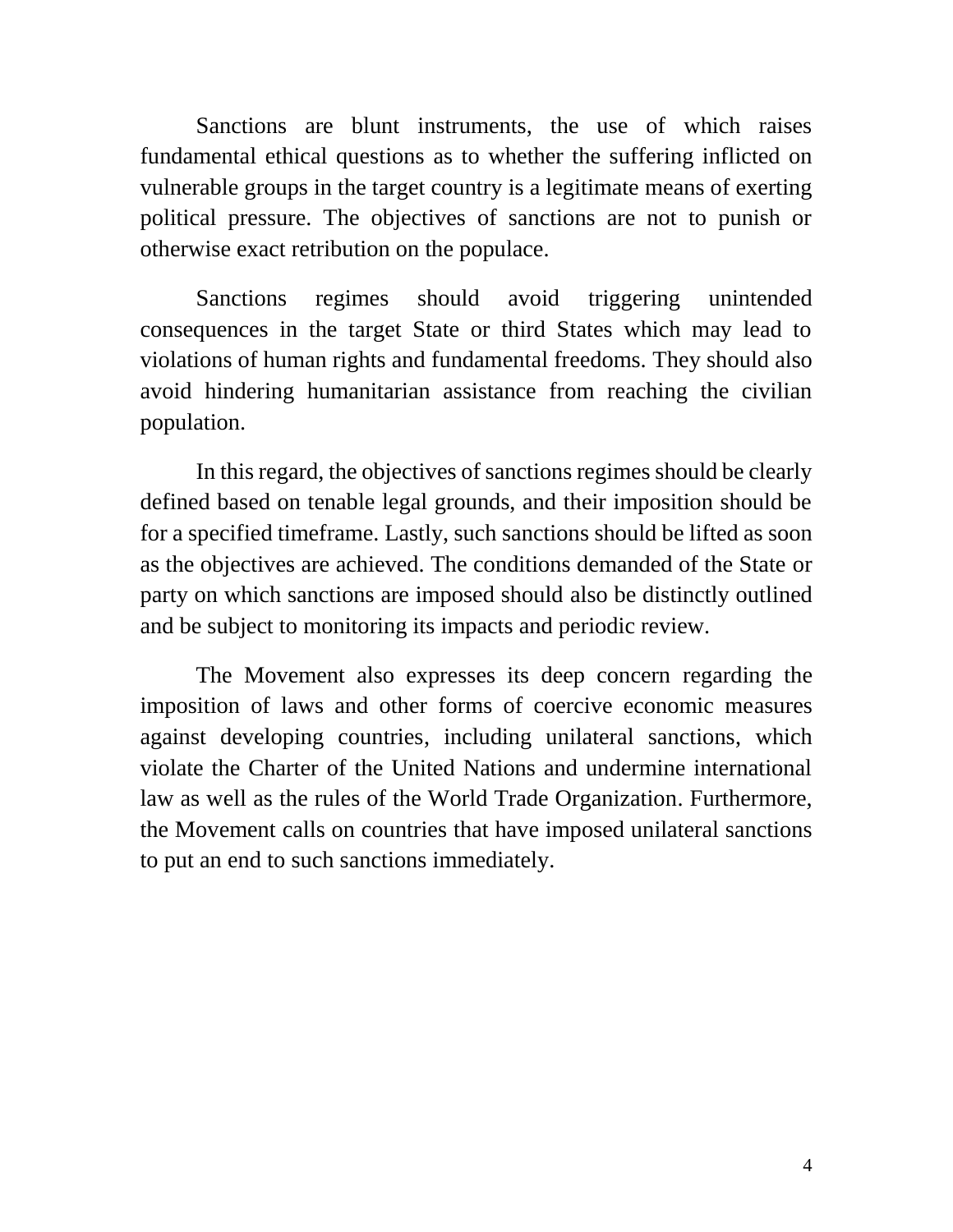### **Madam Chairperson,**

The NAM fully supports all efforts aimed towards promoting the peaceful settlement of disputes based on provisions of international law and the Charter of the United Nations. In this regard, the annual thematic debates on the means for the settlement of disputes is an important initiative highlighted by the NAM to the Charter Committee. A constructive and informative debate was held this year on States' practices regarding the use of arbitration under the agenda item on peaceful settlement of disputes. Building upon the information presented within the debate, we are looking forward to discussing other means as well in order to work towards better understanding and progress. The Movement maintains that these annual thematic debates on means of dispute settlement can contribute to more efficient and effective use of such peaceful means while promoting a culture of peace among Member States. Moreover, when the Committee exhausts discussions on all means of dispute settlement reflected in article 33 of the UN Charter, the input and materials collected by this process can provide a valuable basis for further consideration by the Committee with an aim towards achieving concrete and result-oriented outcomes.

#### **Madam Chairperson,**

With respect to the proposals under the agenda items related to the maintenance of peace and security as well as peaceful settlement of disputes, the Movement expresses its concern over the reluctance of some Member States in engaging meaningful discussion. The NAM reiterates the need for genuine political will in order to advance the longstanding issues included in the agenda of the Committee and invites Member States to fully utilize the capacity of the Special Committee by bringing new and practical proposals to the Committee.